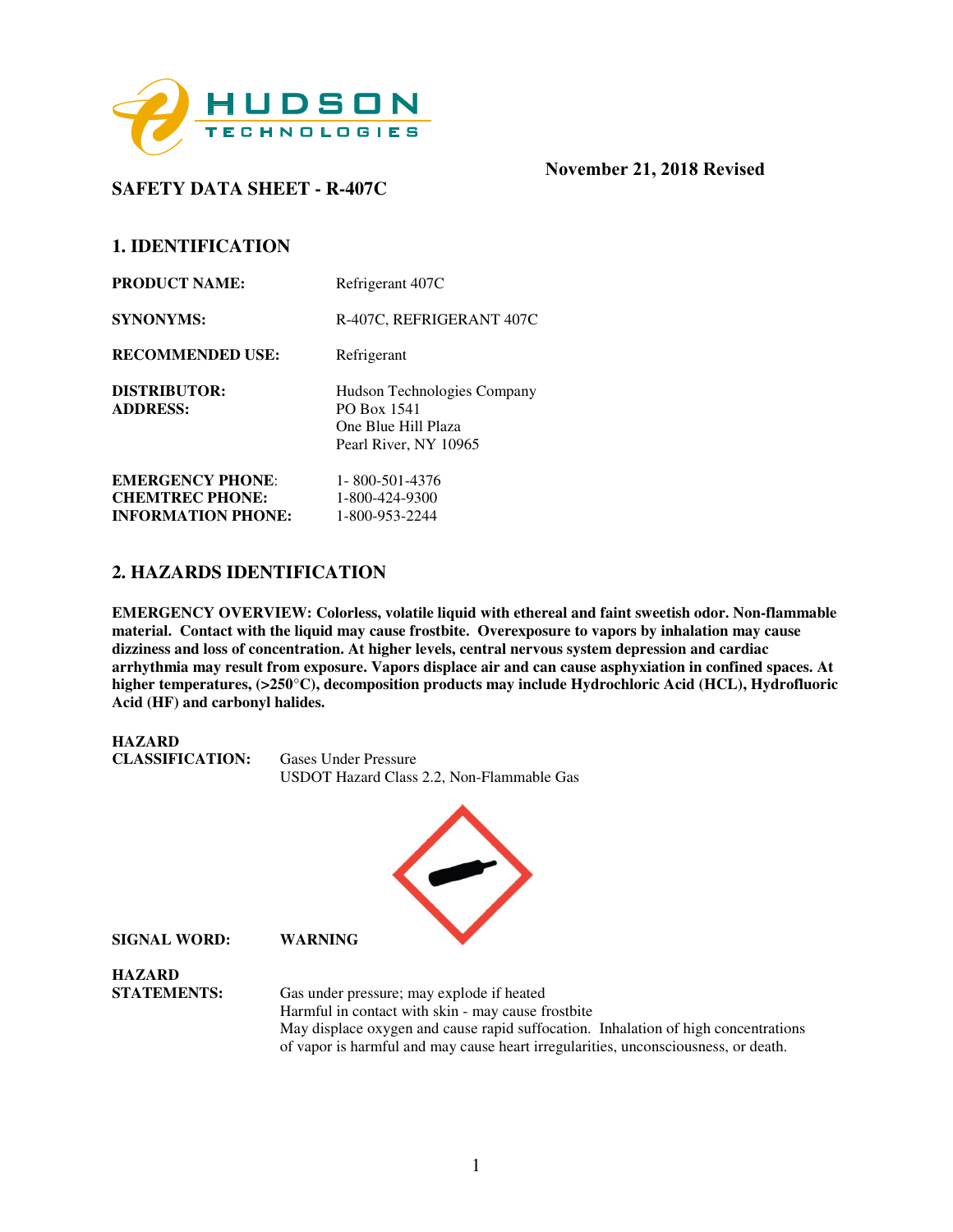

## **SAFETY DATA SHEET - R-407C**

#### **PRECAUTIONARY STATEMENTS**

**PREVENTION:** Do not breathe vapors. Use only with adequate ventilation - never in a closed space. Wear protective gloves. Wear eye protection.

- **RESPONSE:** If inhaled: Remove person to fresh air and keep comfortable for breathing. Immediately call a physician. If not breathing, give artificial respiration, preferably mouth to mouth. If breathing is difficult, give oxygen. Avoid stimulants. Do not give adrenalin If on skin: Wash with plenty of water (not hot water) or use other means to warm skin slowly. If in eyes: Rinse cautiously with water for several minutes. Remove contact lenses, if present and easy to do. Continue rinsing. Call a physician. **STORAGE:** Protect from sunlight. Store in well-ventilated place.
- Do not heat above 120°F (50°C). Do not store in damp areas. **DISPOSAL:** Comply with Federal, State and local regulations. Reclaim by distillation or remove
	- to a permitted waste disposal facility

**CARCINOGENICITY:** Ingredients found on one of the OSHA designated carcinogen lists are listed below.

| <b>INGREDIENT NAME</b>                | <b>NTP STATUS</b> | <b>IARC STATUS</b> | <b>OSHA LIST</b> |
|---------------------------------------|-------------------|--------------------|------------------|
| No ingredients listed in this section |                   |                    |                  |

## **3. COMPOSITION / INFORMATION ON INGREDIENTS**

**PRODUCT NAME:** Refrigerant 407C

**SYNONYMS:** R-407C, REFRIGERANT 407C

#### **INGREDIENT NAME CAS NUMBER WEIGHT %**

| Ingredient Name                         | CAS Number | <u>%</u> |
|-----------------------------------------|------------|----------|
| $1,1,1,2$ -Tetrafluoroethane (HFC-134a) | 811-97-2   | 52       |
| Pentafluoroethane (HFC-125)             | 354-33-6   | 25       |
| Difluoromethane (HFC-32)                | $75-10-5$  | 23       |

Trace impurities and additional material names not listed above may also appear in Section 15 toward the end of this Safety Data Sheet.

### **4. FIRST AID MEASURES**

**SKIN:** Promptly flush skin with water until all chemical is removed. If there is evidence of frostbite, bathe (do not rub) with lukewarm (not hot) water. If water is not available, cover with a clean, soft cloth or similar covering. Get medical attention if symptoms persist.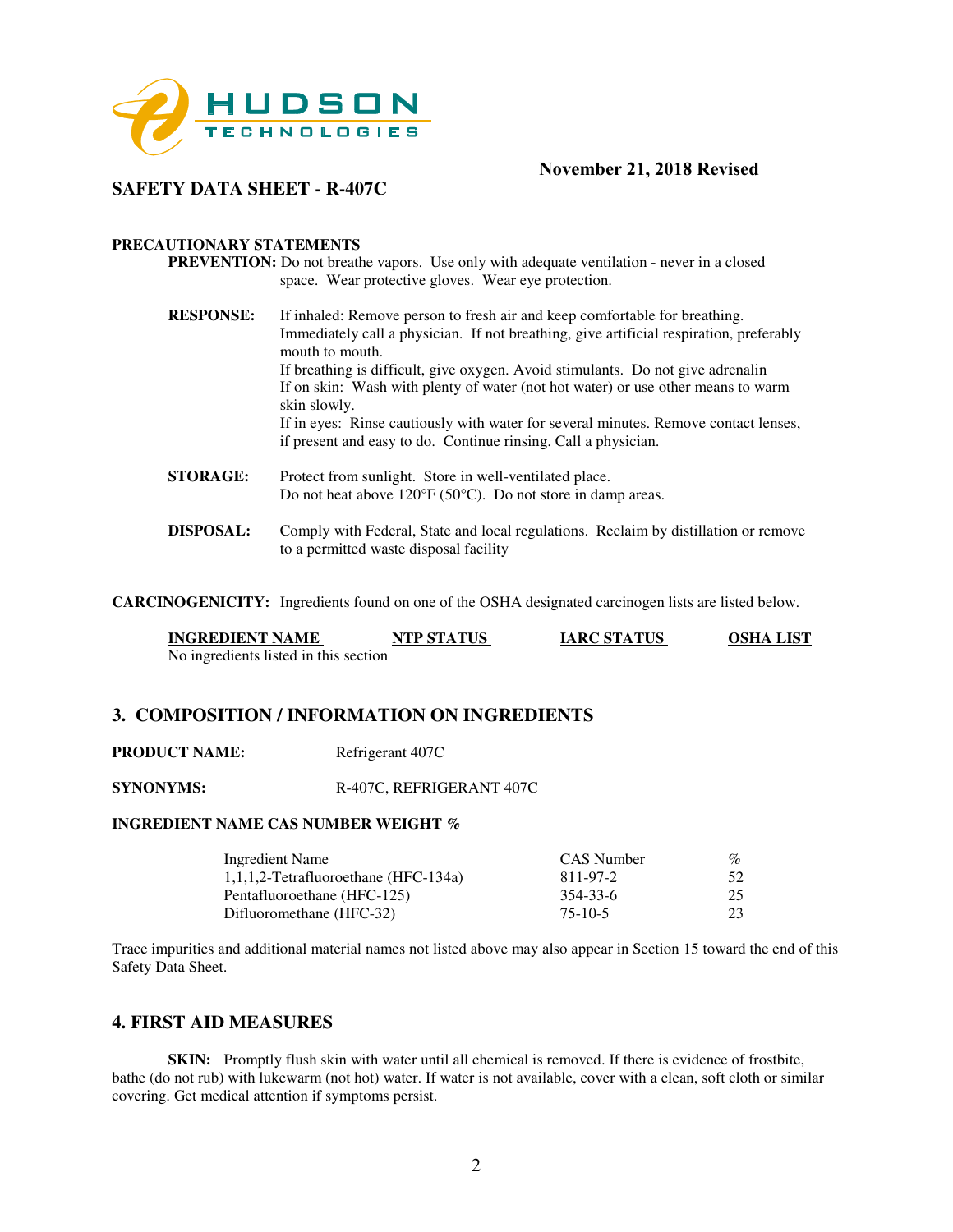

# **SAFETY DATA SHEET - R-407C**

**EYES:** Immediately flush eyes with large amounts of water for at least 15 minutes (in case of frostbite water should be lukewarm, not hot) lifting eyelids occasionally to facilitate irrigation. Get medical attention if symptoms persist.

**INHALATION:** Immediately remove to fresh air. If breathing has stopped, give artificial respiration. Use oxygen as required, provided a qualified operator is available. Get medical attention. Do not give epinephrine (adrenaline).

**INGESTION:** Ingestion is unlikely because of the physical properties and is not expected to be hazardous. In case of accidental ingestion, get medical attention. Do not induce vomiting unless instructed to do so by a physician.

**ADVICE TO PHYSICIAN:** Because of the possible disturbances of cardiac rhythm, catecholamine drugs, such as epinephrine, should be used with special caution and only in situations of emergency life support. Treatment of overexposure should be directed at the control of symptoms and the clinical conditions.

## **5. FIRE FIGHTING MEASURES**

#### **FLAMMABLE PROPERTIES**

**FLASH POINT:** No flash point **FLASH POINT METHOD:** Not applicable **AUTOIGNITION TEMPERATURE:** not determined **UPPER FLAME LIMIT (volume % in air):** None per ASTM E681 **LOWER FLAME LIMIT (volume % in air):** None per ASTM E681 **FLAME PROPAGATION RATE (solids):** Not applicable **OSHA FLAMMABILITY CLASS:** Not applicable

#### **EXTINGUISHING MEDIA:**

Use any standard agent – choose the one most appropriate for type of surrounding fire (material itself is not flammable)

#### **UNUSUAL FIRE AND EXPLOSION HAZARDS:**

Cylinders may rupture under fire conditions. Decomposition may occur.

R-407C is not flammable in air at temperatures up to  $100^{\circ}$  C ( $212^{\circ}$  F) at atmospheric pressure. However, this material will become combustible when mixed with air at elevated pressure and/or temperature in the presence of an ignition sources. R-407C can also become combustible in an oxygen enriched environment. Contact with certain reactive metals may result in formation of explosive or exothermic reactions under specific conditions (e.g. very high temperatures and/or appropriate pressures).

#### **SPECIAL FIRE FIGHTING PRECAUTIONS/INSTRUCTIONS**:

In the event of fire, firefighters should wear self-contained, NIOSH-approved breathing apparatus for protection against possible toxic decomposition products. Proper eye and skin protection should be provided. Use water spray to keep fire-exposed cylinders/tanks cool.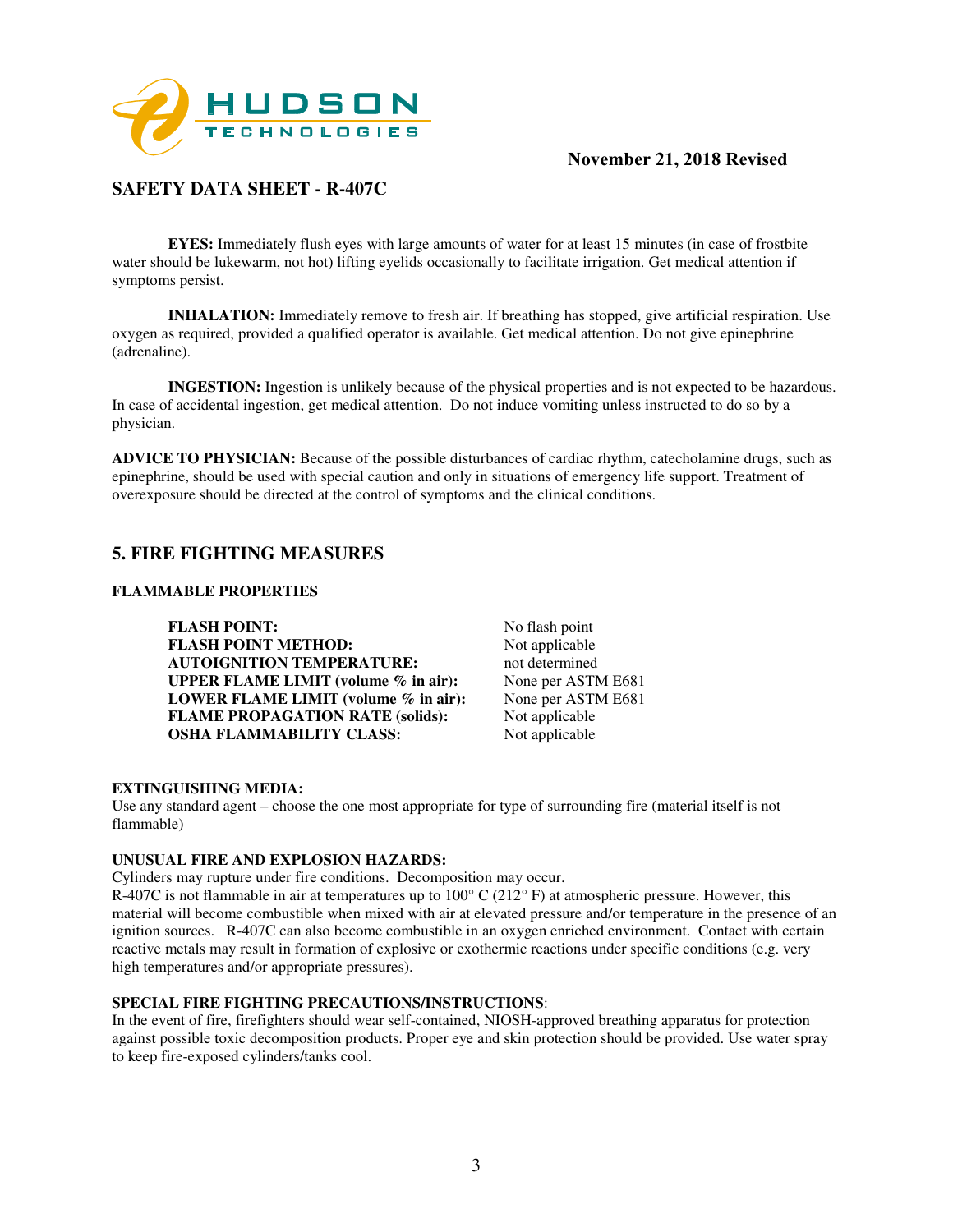

# **SAFETY DATA SHEET - R-407C**

## **6. ACCIDENTAL RELEASE MEASURES**

#### **IN CASE OF SPILL OR OTHER RELEASE:**

(Always wear recommended personal protective equipment.)

Evacuate unprotected personnel. Protected personnel should remove ignition sources and shut off leak, if without risk, and provide ventilation. Use self-contained breathing apparatus (SCBA) for large spills or releases. Unprotected personnel should not return until air has been tested and determined safe, including low- lying areas.

#### **Spills and releases may have to be reported to Federal and/or local authorities. See Section 15 regarding reporting requirements.**

## **7. HANDLING AND STORAGE**

**NORMAL HANDLING:** Always wear recommended personal protective equipment. Avoid breathing vapors and liquid contact with eyes, skin or clothing. Do not puncture or drop cylinders, expose them to open flame or excessive heat. Use authorized cylinders only. Follow standard safety precautions for handling and use of compressed gas cylinders. R-407C should not be mixed with air above atmospheric pressure for leak testing or any other purpose.

#### **STORAGE RECOMMENDATIONS:**

Store in a cool, well-ventilated area of low fire risk and keep out of direct sunlight. Protect cylinder and its fittings from physical damage. Storage in subsurface locations should be avoided. Close valve tightly after use and when empty. Cylinder temperatures should not exceed  $52^{\circ}$  C (125° F).

## **8. EXPOSURE CONTROLS / PERSONAL PROTECTION**

**ENGINEERING CONTROLS:** Provide local ventilation at filling zones and areas where leakage is probable. Mechanical (general) ventilation may be adequate for other operating and storage areas.

#### **PERSONAL PROTECTIVE EQUIPMENT**

**SKIN PROTECTION:** Skin contact with refrigerant may cause frostbite. General work clothing and gloves (leather) should provide adequate protection. If prolonged contact with the liquid or gas is anticipated, insulated gloves constructed of PVA, neoprene or butyl rubber should be used. Any contaminated clothing should be promptly removed and washed before reuse.

**EYE PROTECTION:** For normal conditions, wear safety glasses. Where there is reasonable probability of liquid contact, wear chemical safety goggles.

**RESPIRATORY PROTECTION:** None generally required for adequately ventilated work situations. For accidental release or non-ventilated situations, or release into confined space, where the concentration may be above the PEL of 1,000 ppm, use a self-contained, NIOSH- approved breathing apparatus or supplied air respirator. For escape: use the former or a NIOSH-approved gas mask with organic vapor canister.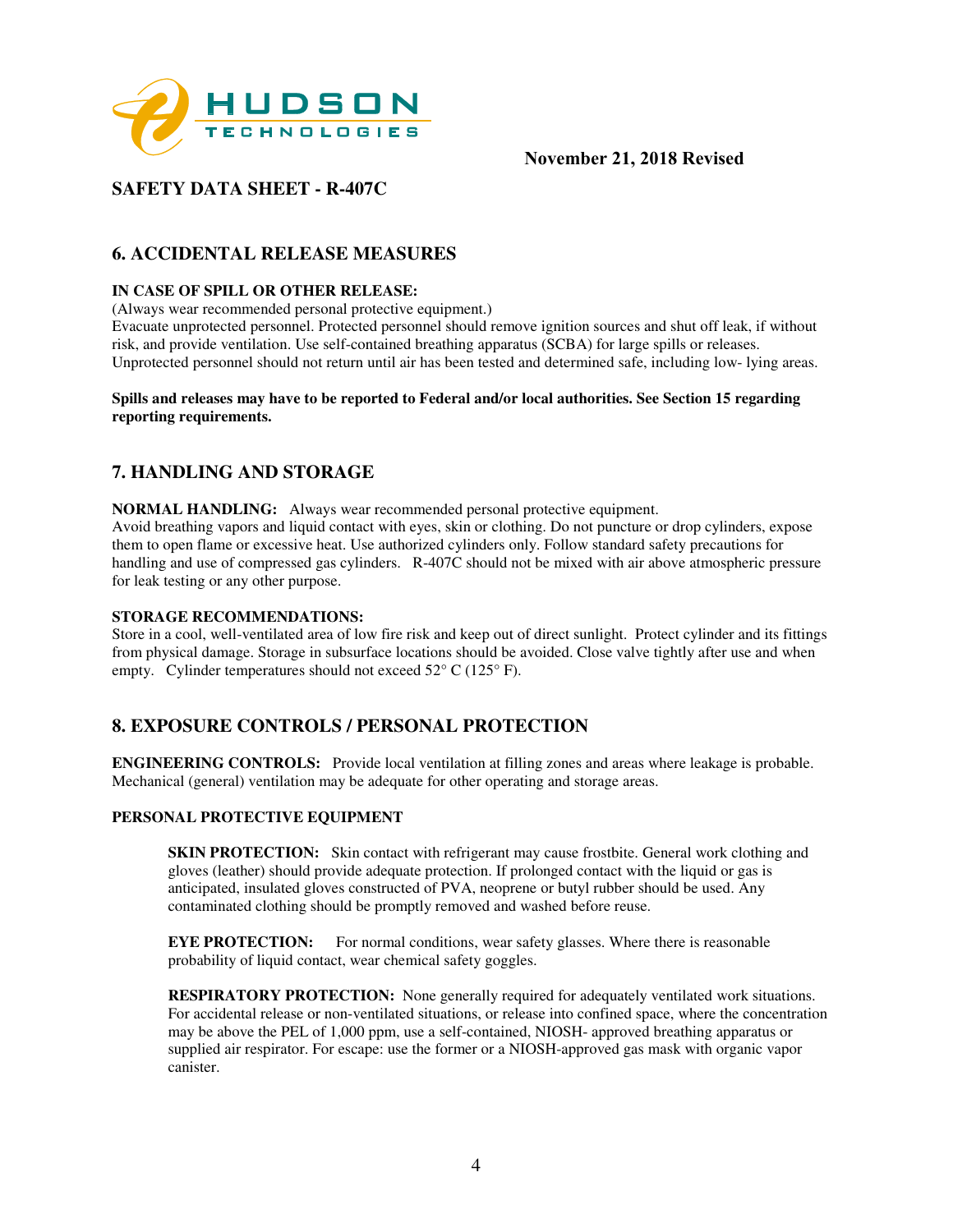

## **SAFETY DATA SHEET - R-407C**

**ADDITIONAL RECOMMENDATIONS:** Where contact with liquid is likely, such as in a spill or leak, impervious boots and clothing should be worn. High dose-level warning signs are recommended for areas of principle exposure. Provide eyewash stations and quick-drench shower facilities at convenient locations. For tank cleaning operations, see OSHA regulations, 29 CFR 1910.132 and 29 CFR 1910.133.

### **EXPOSURE GUIDELINES**

| INGREDIENT NAME ACGIH TLV      |             | <b>OSHA PEL</b> | <b>OTHER LIMIT</b>      |
|--------------------------------|-------------|-----------------|-------------------------|
| Pentafluoroethane              | <b>None</b> | None            | $*1000$ ppm TWA $(8hr)$ |
| 1,1,1,2-Tetrafluoroethane None |             | None            | $*1000$ ppm TWA $(8hr)$ |
| Difluoromethane                | None.       | None            | $*1000$ ppm TWA $(8hr)$ |

\* = Workplace Environmental Exposure Level (AIHA)

#### **OTHER EXPOSURE LIMITS FOR POTENTIAL DECOMPOSITION PRODUCTS:**

Hydrogen Fluoride: ACGIH TLV: 3 ppm ceiling

## **9. PHYSICAL AND CHEMICAL PROPERTIES**

**APPEARANCE:** Clear, colorless liquid and vapor **PHYSICAL STATE:** Liquefied gas - gas at ambient temperatures **MOLECULAR WEIGHT:** 86.2 **ODOR:** Faint ethereal odor **SPECIFIC GRAVITY (water = 1.0):**  $1.14 \ @ 25^{\circ}C (77^{\circ}F)$ **SOLUBILITY IN WATER (weight %):** Unknown **pH:**<br> **BOILING POINT:**<br>  $-43.9^{\circ}C (-47^{\circ}F)$ **BOILING POINT: FREEZING POINT:** Not determined **VAPOR PRESSURE:** 171.8 psia @ 25°C (77°F) **VAPOR DENSITY** (air = 1.0):  $3.0 25^{\circ}$ C (77<sup>°</sup>F) **EVAPORATION RATE:** >1 **COMPARED TO:** CC14 = 1 **% VOLATILES:** 100 **FLASH POINT:** Not applicable (Flash point method and additional flammability data are found in Section 5.)

## **10. STABILITY AND REACTIVITY**

#### **NORMALLY STABLE (CONDITIONS TO AVOID):**

The product is stable.

Do not mix with oxygen or air above atmospheric pressure. Any source of high temperature, such as lighted cigarettes, flames, hot spots or welding may yield toxic and/or corrosive decomposition products.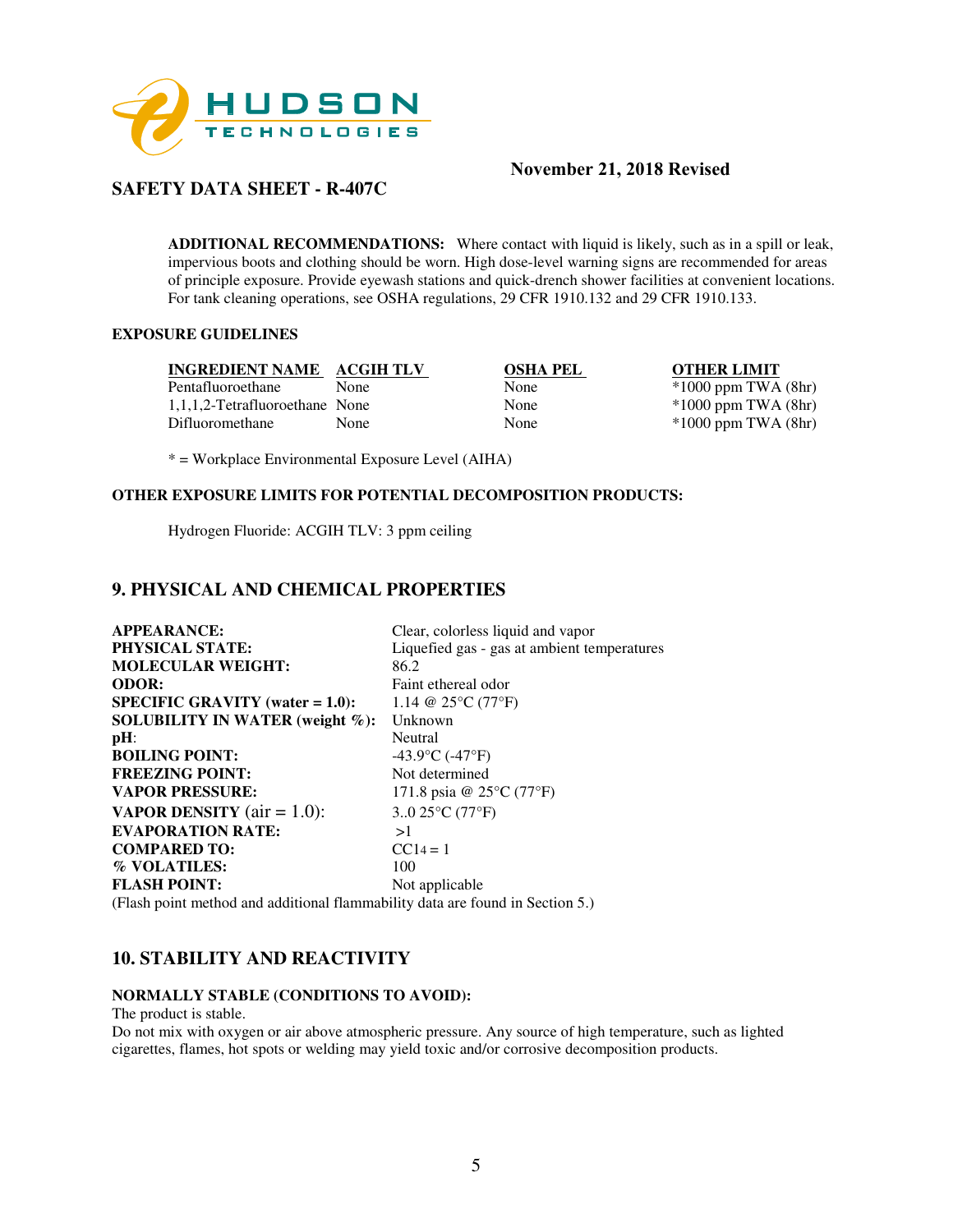

# **SAFETY DATA SHEET - R-407C**

#### **INCOMPATIBILITIES:**

Incompatible with active metals, strong alkali or alkaline earth metals – potassium, calcium, powdered aluminum, magnesium and zinc.

#### **HAZARDOUS DECOMPOSITION PRODUCTS:**

Thermal decomposition products include hydrogen fluoride, hydrogen chloride, carbon monoxide, carbon dioxide and chlorine, and possibly carbonyl halides. These materials are hazardous - toxic and irritating.

#### **HAZARDOUS POLYMERIZATION:**

Will not occur.

# **11. TOXICOLOGICAL INFORMATION**

#### **IMMEDIATE (ACUTE) EFFECTS:**

HFC-134a: LC50 : 4 hr. (rat) - > 500,000 ppm / Cardiac Sensitization threshold (dog) > 80,000 ppm HFC-32: LC50 : 4 hr. (rat)  $-$  > 520,000 ppm / Cardiac Sensitization threshold (dog) 350,000 ppm HFC-125: LC50: 4 hr. (rat) - > 800,000 ppm / Cardiac Sensitization threshold (dog) 75,000 ppm

#### **DELAYED (SUBCHRONIC AND CHRONIC) EFFECTS:**

| <b>HFC-134a:</b> | Teratogenic NOEL(rate and rabbit) $-40,000$ ppm                               |
|------------------|-------------------------------------------------------------------------------|
|                  | Subchronic inhalation NOEL (rat) - $50,000$ ppm / Chronic NOEL - $10,000$ ppm |
| $HFC-125$ :      | Teratogenic NOEL (rat and rabbit) $-50,000$ ppm                               |
|                  | Subchronic inhalation (rat) NOEL - $>50,000$ ppm / Chronic NOEL - 10,000 ppm  |
| $HFC-32:$        | Teratogenic NOEL (rat and rabbit) $-50,000$ ppm                               |
|                  | Subchronic inhalation NOEL (rat) - $> 50,000$ ppm                             |

#### **OTHER DATA:**

HFC-125, HFC-134a, HFC -32: Not active in four genetic studies Toxicity to reproduction: Did not show mutagenic or teratogenic effects in animal experiments

## **12. ECOLOGICAL INFORMATION**

**Aquatic Toxicity:** 

**HFC 134a** 48-hour EC50, Daphnia magna: 980 mg/L 96-hour LC50. Rainbow trout: >450mg/L

**Degradability (BOD):** R-407C is a gas at room temperature; therefore, it is unlikely to remain in water. **Octanol Water Partition Coefficient: Unknown for mixture**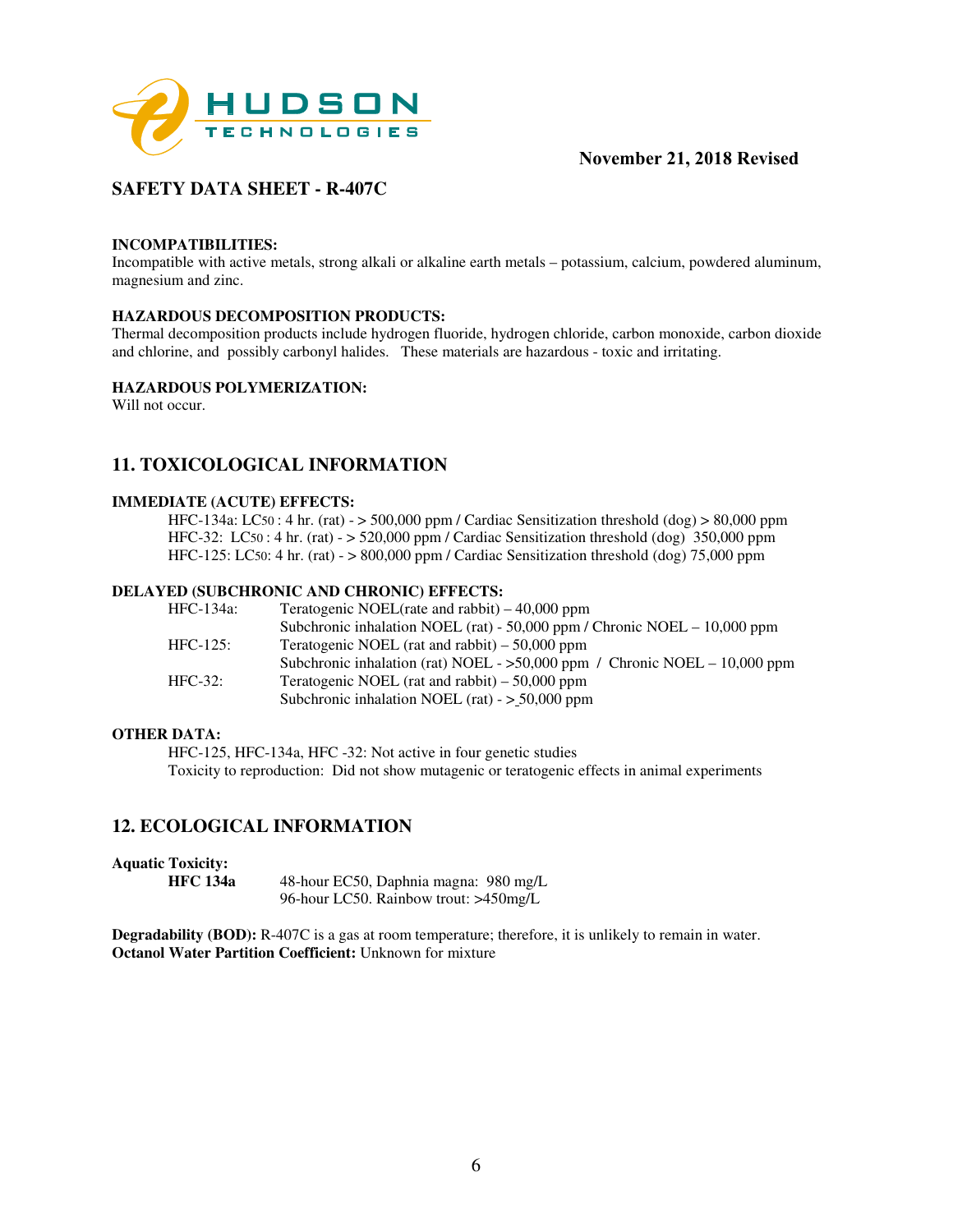

# **SAFETY DATA SHEET - R-407C**

## **13. DISPOSAL CONSIDERATIONS**

**RCRA -** Not a hazardous waste.

#### **OTHER DISPOSAL CONSIDERATIONS:**

Disposal must comply with federal, state, and local disposal or discharge laws. R-407C is subject to U.S. Environmental Protection Agency Clean Air Act Regulations Section 608 in 40 CFR Part 82 regarding refrigerant recycling.

**The information offered here is for the product as shipped. Use and/or alterations to the product such as mixing with other materials may significantly change the characteristics of the material and alter the RCRA classification and the proper disposal method.** 

## **14. TRANSPORT INFORMATION**

| US DOT PROPER SHIPPING NAME: | Refrigerant Gas R-407C          |
|------------------------------|---------------------------------|
| <b>US DOT HAZARD CLASS:</b>  | 2.2.                            |
| <b>US DOT ID NUMBER:</b>     | UN3340                          |
| <b>PRIMARY LABEL:</b>        | Nonflammable gas                |
| <b>SHIPPING CONTAINERS:</b>  | Tank Cars, cylinders, ton tanks |

For additional information on shipping regulations affecting this material, contact the information number found in Section 1.

## **15. REGULATORY INFORMATION**

**TOXIC SUBSTANCES CONTROL ACT (TSCA) TSCA INVENTORY STATUS:** Components listed on the TSCA inventory **OTHER TSCA ISSUES:** None

#### **SARA TITLE III / CERCLA**

"Reportable Quantities" (RQs) and/or "Threshold Planning Quantities" (TPQs) exist for the following ingredients.

**INGREDIENT NAME SARA / CERCLA RQ (lb.) SARA EHS TPQ (lb.)** No ingredients listed in this section

**Spills or releases resulting in the loss of any ingredient at or above its RQ requires immediate notification to the National Response Center [(800) 424-8802] and to your Local Emergency Planning Committee.** 

**SECTION 311 HAZARD CLASS:** IMMEDIATE CHRONIC PRESSURE

**SARA 313 TOXIC CHEMICALS:** The following ingredients are SARA 313 "Toxic Chemicals". CAS numbers and weight percents are found in Section 3.

#### **INGREDIENT NAME COMMENT**

No ingredients listed in this section